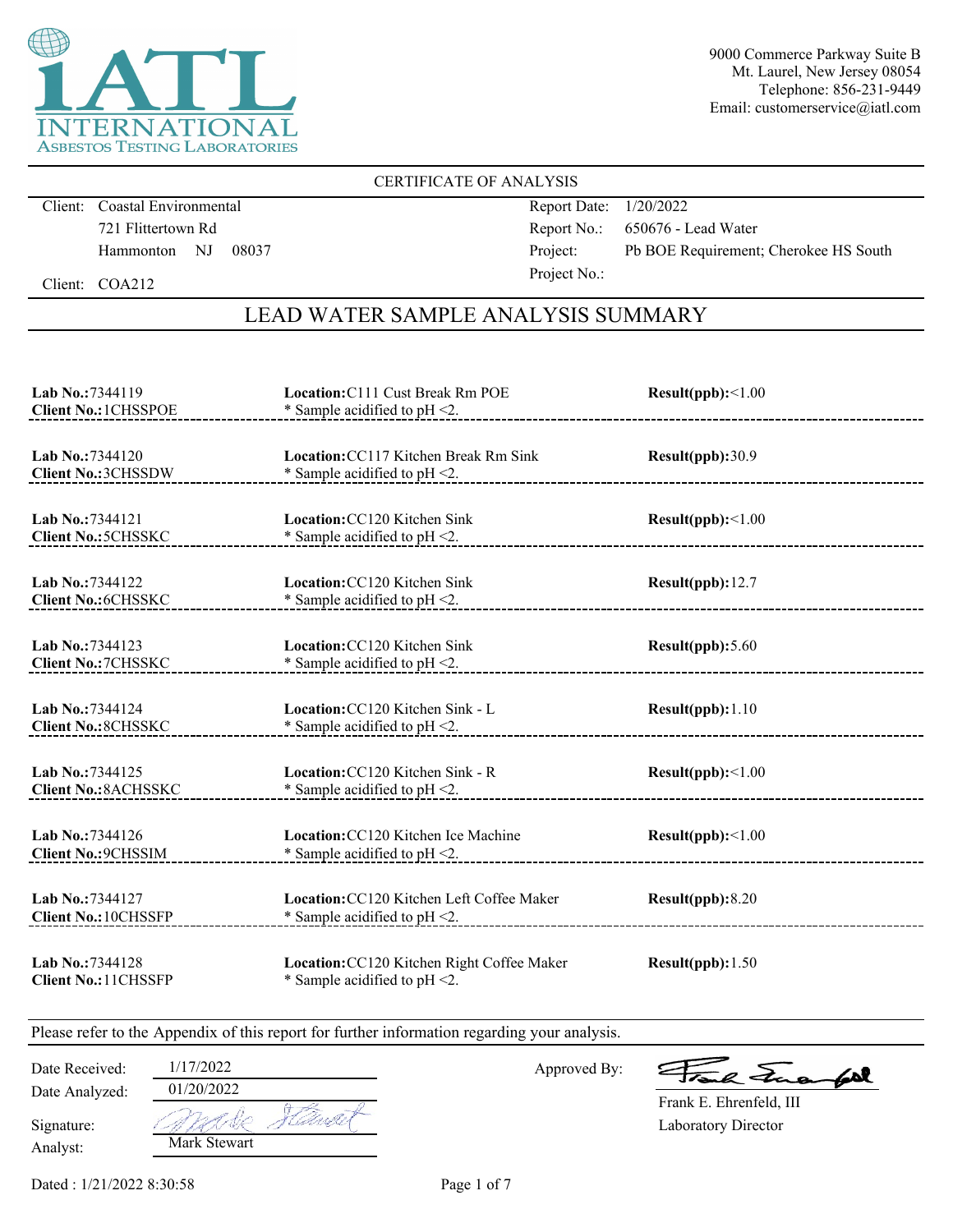

### CERTIFICATE OF ANALYSIS

Client: Coastal Environmental 721 Flittertown Rd Hammonton NJ 08037 Report Date: 1/20/2022 Report No.: 650676 - Lead Water Project: Pb BOE Requirement; Cherokee HS South Project No.:

Client: COA212

# LEAD WATER SAMPLE ANALYSIS SUMMARY

| Lab No.:7344129<br><b>Client No.: 14CHSSFP</b>                                               |                                                     | Location: Kitchen Steam Oven<br>* Sample acidified to pH <2.<br>Note: Sample turbidity >1.0 NTU. Does not meet Federal and NJ State Primary and Secondary Drinking Water Standards. | Result(ppb):45.2                       |
|----------------------------------------------------------------------------------------------|-----------------------------------------------------|-------------------------------------------------------------------------------------------------------------------------------------------------------------------------------------|----------------------------------------|
| Lab No.:7344130<br>Client No.: 15CHSSWC                                                      |                                                     | Location: CC100 S Cafe L - Fountain<br>* Sample acidified to pH <2.                                                                                                                 | Result(ppb):<1.00                      |
| Lab No.: 7344131<br>Client No.: 17CHSSDW                                                     |                                                     | Location: Cafe 100 S Cafe Hot Bev Maker<br>* Sample acidified to pH <2.                                                                                                             | Result(ppb):<1.00                      |
| Lab No.:7344132<br>Client No.: 19CHSSWC                                                      |                                                     | Location: Hall DD107 A-B Bottle Filler<br>* Sample acidified to pH <2.                                                                                                              | Result(ppb):<1.00                      |
| Lab No.:7344133<br><b>Client No.: 20CHSSDW</b>                                               |                                                     | Location: DD109 Sink In Room DD108<br>* Sample acidified to pH <2.                                                                                                                  | Result(ppb):7.60                       |
| Lab No.:7344134<br>Client No.:21CHSSDW                                                       |                                                     | Location: EE101 Sink<br>* Sample acidified to pH <2. <b>All and COVID-100</b> * Sample acidified to pH <2.                                                                          | Result(ppb):<1.00                      |
| <b>Lab No.:7344135</b><br><b>Client No.:22CHSSDW</b>                                         |                                                     | Location: EE101 Sink<br>* Sample acidified to pH <2.<br>____________________________________                                                                                        | Result(ppb):<1.00                      |
| Lab No.:7344136<br><b>Client No.:23CHSSDW</b>                                                |                                                     | Location: EE101 Sink<br>* Sample acidified to pH <2.                                                                                                                                | Result(ppb):<1.00                      |
| Lab No.: 7344137<br><b>Client No.:24CHSSEC</b>                                               |                                                     | Location: EE103 Sink<br>* Sample acidified to pH <2.                                                                                                                                | Result(ppb):<1.00                      |
| <b>Lab No.:7344138</b><br><b>Client No.:25CHSSEC</b>                                         |                                                     | <b>Location: EE103 Sink</b><br>* Sample acidified to pH <2.                                                                                                                         | Result(ppb):<1.00                      |
| Please refer to the Appendix of this report for further information regarding your analysis. |                                                     |                                                                                                                                                                                     |                                        |
| Date Received:<br>Date Analyzed:                                                             | 1/17/2022<br>01/20/2022<br>$\gamma$ $\sim$ $\gamma$ | Approved By:<br>开尽                                                                                                                                                                  | Touch Frage<br>Frank E. Ehrenfeld, III |

Analyst: Signature: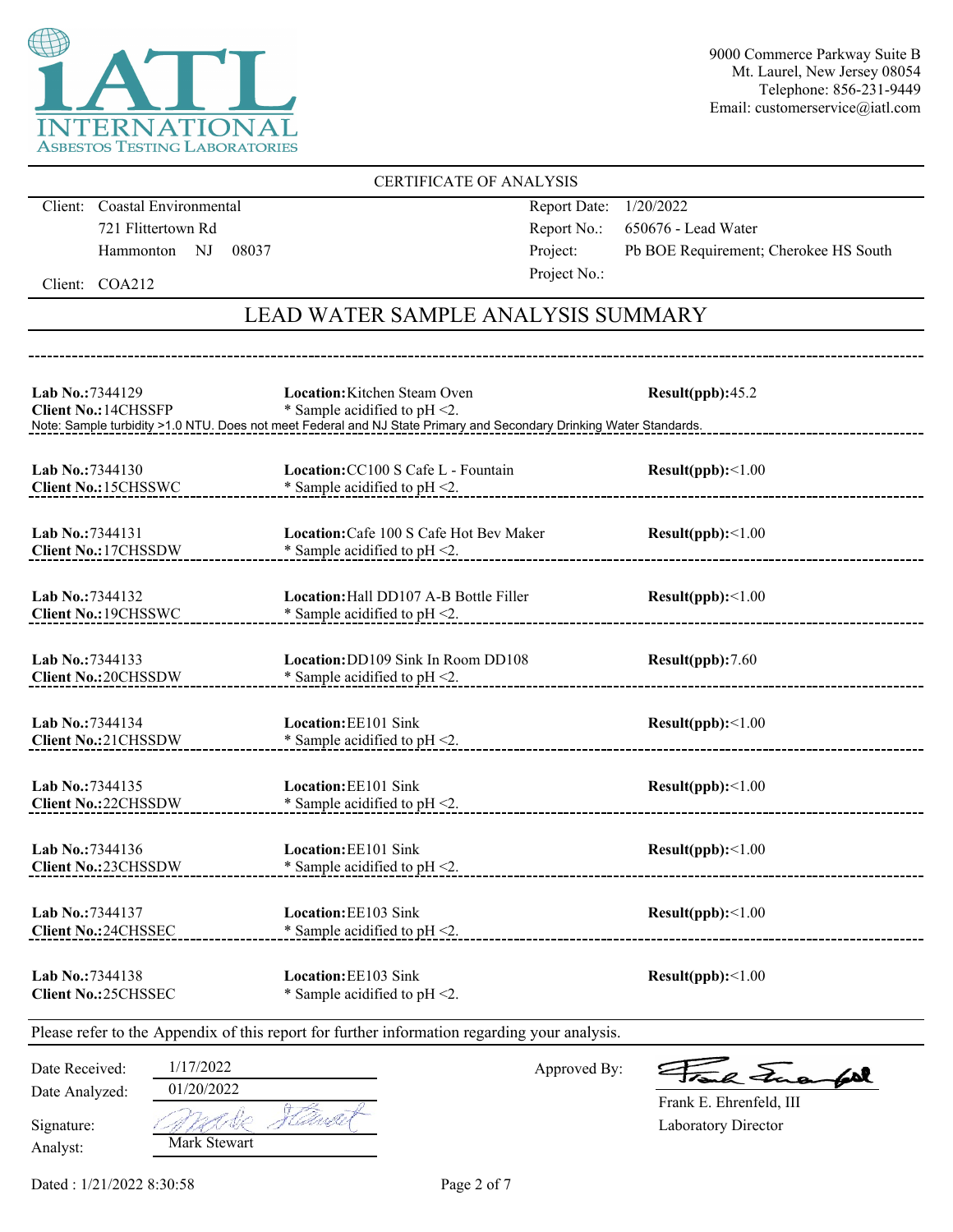

### CERTIFICATE OF ANALYSIS

Client: Coastal Environmental 721 Flittertown Rd Hammonton NJ 08037 Report Date: 1/20/2022 Report No.: 650676 - Lead Water Project: Pb BOE Requirement; Cherokee HS South Project No.:

Client: COA212

# LEAD WATER SAMPLE ANALYSIS SUMMARY

| Lab No.:7344139                                 | Location: EE103 Sink                                                    | Result(ppb):<1.00       |
|-------------------------------------------------|-------------------------------------------------------------------------|-------------------------|
| <b>Client No.: 26CHSSEC</b>                     | * Sample acidified to $pH < 2$ .                                        | _______________________ |
| Lab No.:7344140                                 | Location: EE103 Sink                                                    | Result(ppb):<1.00       |
| <b>Client No.:27CHSSEC</b>                      | * Sample acidified to pH <2.                                            |                         |
| Lab No.:7344141<br><b>Client No.: 28CHSSEC</b>  | <b>Location: EE103 Sink</b><br>$*$ Sample acidified to pH <2.           | Result(ppb):<1.00       |
| Lab No.: 7344142                                | Location: EE103 Sink                                                    | Result(ppb):<1.00       |
| <b>Client No.: 29CHSSEC</b>                     | * Sample acidified to $pH < 2$ .                                        |                         |
| Lab No.: 7344143                                | Location: EE105 Sink                                                    | Result(ppb):3.90        |
| <b>Client No.: 30CHSSDW</b>                     | $*$ Sample acidified to pH <2.                                          |                         |
| Lab No.: 7344144                                | <b>Location:</b> EE106 Hall A-B R-Hall Bottle Filler                    | Result(ppb):<1.00       |
| <b>Client No.:32CHSSWC</b>                      | * Sample acidified to $pH < 2$ .                                        |                         |
| Lab No.: 7344145                                | Location: EE208 A-B R-Hall Fountain                                     | Result(ppb):<1.00       |
| <b>Client No.:35CHSSWC</b>                      | * Sample acidified to $pH < 2$ .                                        |                         |
| Lab No.: 7344146                                | Location: DD105 Adaptive Phys Ed Sink                                   | Result(ppb):<1.00       |
| <b>Client No.: 36CHSSDW</b>                     | * Sample acidified to pH <2.                                            |                         |
| Lab No.: 7344147<br><b>Client No.:37CHSSWC</b>  | Location: GG110 A-B L-Fountain<br>* Sample acidified to $pH < 2$ .      | Result(ppb):<1.00       |
| Lab No.: 7344148<br><b>Client No.: 38CHSSWC</b> | Location: CC110 A-B R Bottle Filler<br>* Sample acidified to $pH < 2$ . | Result(ppb):<1.00       |

Please refer to the Appendix of this report for further information regarding your analysis.

Date Analyzed: Date Received: 1/17/2022 Approved By:

a Lua  $60$ 

Laboratory Director Frank E. Ehrenfeld, III

Analyst: Signature: Mark Stewart

01/20/2022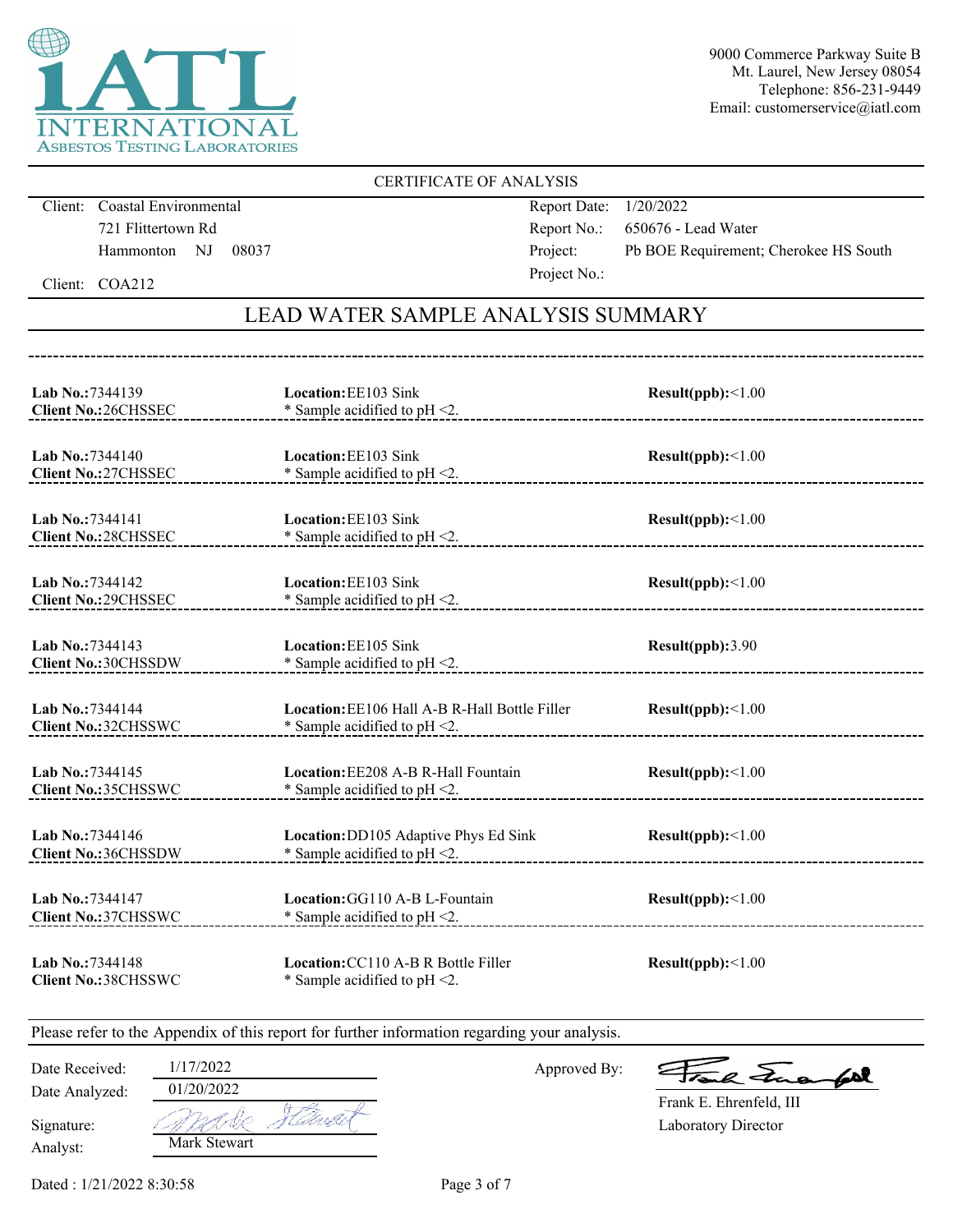

### CERTIFICATE OF ANALYSIS

Client: Coastal Environmental 721 Flittertown Rd Hammonton NJ 08037 Report Date: 1/20/2022 Report No.: 650676 - Lead Water Project: Pb BOE Requirement; Cherokee HS South Project No.:

Client: COA212

# LEAD WATER SAMPLE ANALYSIS SUMMARY

| Lab No.: 7344149<br><b>Client No.: 40CHSSWC</b>       | Location: GG208 A-B R-Bottle Filler<br>* Sample acidified to $pH < 2$ .       | Result(ppb):<1.00        |
|-------------------------------------------------------|-------------------------------------------------------------------------------|--------------------------|
| Lab No.: 7344150                                      | Location: DD213 A-B R-Hall Fountain                                           | Result(ppb):<1.00        |
| <b>Client No.: 41 CHSSWC</b>                          | * Sample acidified to $pH < 2$ .                                              |                          |
| Lab No.: 7344151                                      | Location: CC103 Teacher Rm Sink                                               | $Result(ppb): \leq 1.00$ |
| <b>Client No.: 46CHSSDW</b>                           | * Sample acidified to $pH < 2$ .                                              |                          |
| Lab No.: 7344152                                      | Location: AA143 South Nurse Sink                                              | Result(ppb):<1.00        |
| <b>Client No.: 47CHSSNS</b>                           | * Sample acidified to $pH < 2$ .                                              |                          |
| Lab No.: 7344153                                      | Location: AA143 South Nurse Sink                                              | Result(ppb):<1.00        |
| <b>Client No.: 48CHSSNS</b>                           | $*$ Sample acidified to pH <2.                                                |                          |
| <b>Lab No.:7344154</b>                                | <b>Location:</b> AA143 South Nurse Sink                                       | Result(ppb):<1.00        |
| <b>Client No.: 49CHSSNS</b>                           | $*$ Sample acidified to pH <2.                                                |                          |
| Lab No.: 7344155                                      | Location: AA143 South Nurse Ice Machine                                       | Result(ppb):<1.00        |
| <b>Client No.: 50CHSSIM</b>                           | * Sample acidified to $pH < 2$ .                                              |                          |
| Lab No.: 7344156                                      | Location: AA142 A-B Right Bottle Filler                                       | $Result(ppb): \leq 1.00$ |
| <b>Client No.: 52CHSSWC</b>                           | * Sample acidified to pH <2.                                                  |                          |
| <b>Lab No.:7344157</b><br><b>Client No.: 53CHSSDW</b> | <b>Location:</b> AA139 Media Work Rm Sink<br>* Sample acidified to $pH < 2$ . | Result(ppb):<1.00        |
| Lab No.:7344158<br><b>Client No.: 54CHSSFP</b>        | Location: Main Office Work Rm AA102 Sink<br>* Sample acidified to $pH < 2$ .  | Result(ppb):<1.00        |

Please refer to the Appendix of this report for further information regarding your analysis.

| Date Received: | 1/17/2022    |
|----------------|--------------|
| Date Analyzed: | 01/20/2022   |
| Signature:     | WAR.<br>CAMP |
| Analyst:       | Mark Stewart |

Approved By:

a Jua fol

Laboratory Director Frank E. Ehrenfeld, III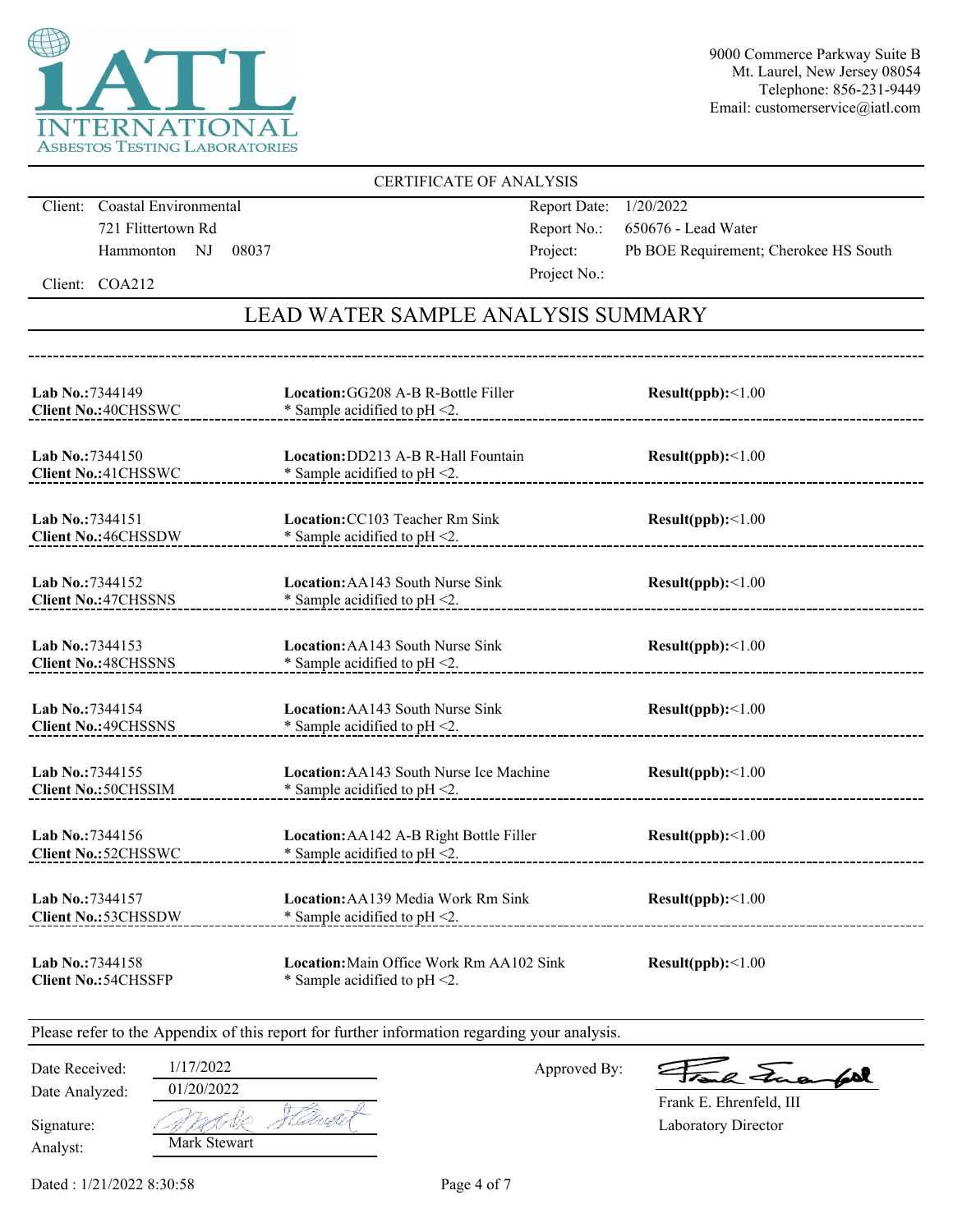

### CERTIFICATE OF ANALYSIS

Client: Coastal Environmental 721 Flittertown Rd Hammonton NJ 08037 Report Date: 1/20/2022 Report No.: 650676 - Lead Water Project: Pb BOE Requirement; Cherokee HS South Project No.:

Client: COA212

## LEAD WATER SAMPLE ANALYSIS SUMMARY

| <b>Lab No.:7344159</b><br><b>Client No.:55CHSSDW</b> | <b>Location:</b> AA129 Trainer's Rm Sink<br>* Sample acidified to $pH < 2$ .        | Result(ppb):<1.00 |
|------------------------------------------------------|-------------------------------------------------------------------------------------|-------------------|
| Lab No.: $7344160$<br><b>Client No.:56CHSSWC</b>     | <b>Location:</b> AA129 Trainer's Rm Ice Machine<br>* Sample acidified to $pH < 2$ . | Result(ppb):<1.00 |
| Lab No.: 7344161<br><b>Client No.:58CHSSWC</b>       | <b>Location:</b> HH101 A-B Right Bottle Filler<br>* Sample acidified to $pH < 2$ .  | Result(ppb):<1.00 |
| Lab No.: $7344162$<br><b>Client No.: Blank</b>       | Location:<br>* Sample acidified to $pH < 2$ .                                       | Result(ppb):<1.00 |

Please refer to the Appendix of this report for further information regarding your analysis.

| Date Received:         | 1/17/2022    |            |
|------------------------|--------------|------------|
| Date Analyzed:         | 01/20/2022   |            |
| Signature:<br>Analyst: | Mark Stewart | ' Alastist |

Approved By:

a Frank

Laboratory Director Frank E. Ehrenfeld, III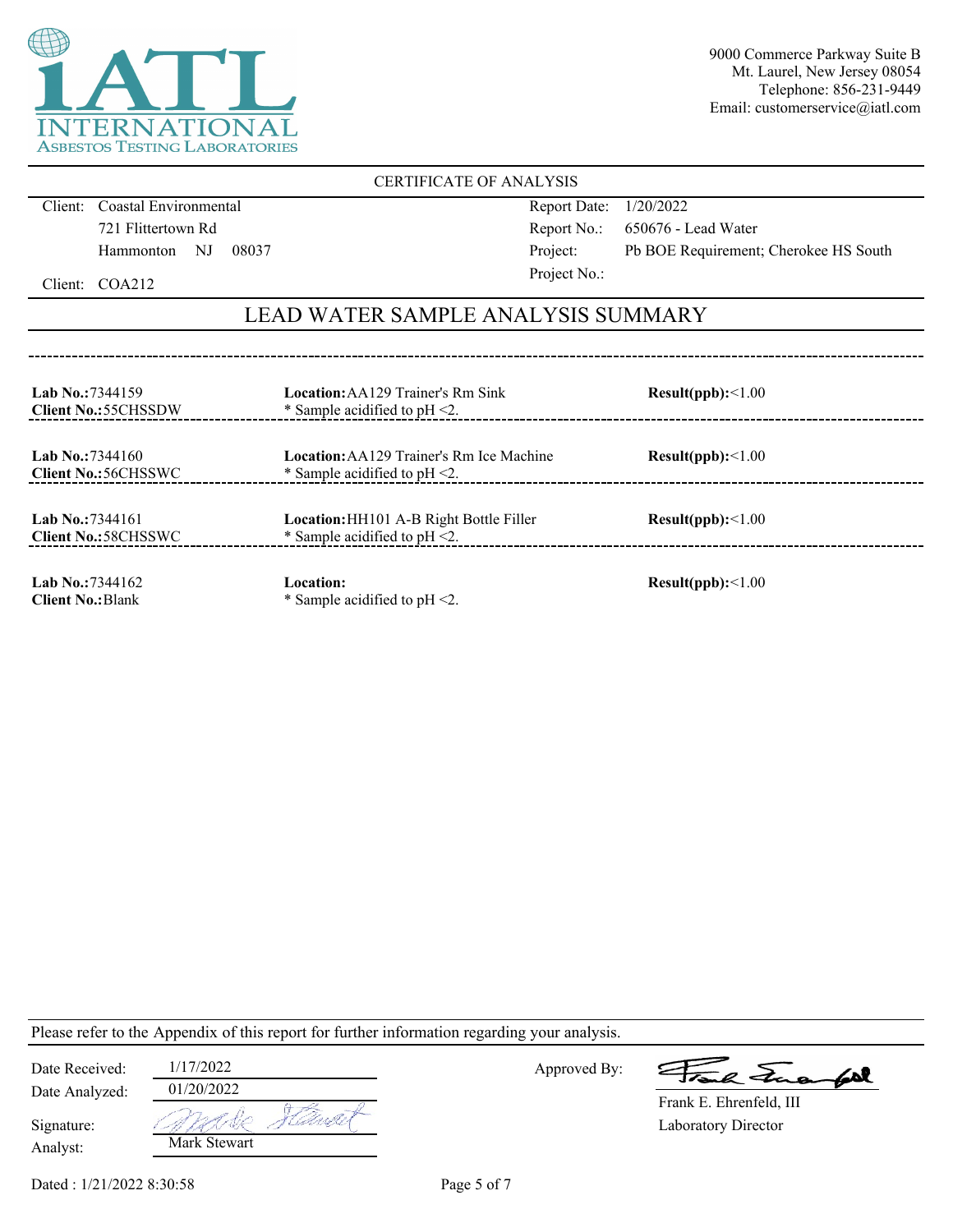

### CERTIFICATE OF ANALYSIS

Client: Coastal Environmental 721 Flittertown Rd Hammonton NJ 08037

Client: COA212

Report Date: 1/20/2022 Report No.: 650676 - Lead Water Project: Pb BOE Requirement; Cherokee HS South Project No.:

# Appendix to Analytical Report:

**Customer Contact:** Cathy Ledden **Analysis:** AAS-GF - ASTM D3559-08D

This appendix seeks to promote greater understanding of any observations, exceptions, special instructions, or circumstances that the laboratory needs to communicate to the client concerning the above samples. The information below is used to help promote your ability to make the most informed decisions for you and your customers. Please note the following points of contact for any questions you may have.

**iATL Customer Service:** customerservice@iatl.com **iATL OfficeManager:** ?wchampion@iatl.com **iATL Account Representative:** Shirley Clark **Sample Login Notes:** See Batch Sheet Attached **Sample Matrix:** Water **Exceptions Noted:** See Following Pages

#### **General Terms, Warrants, Limits, Qualifiers:**

General information about iATL capabilities and client/laboratory relationships and responsibilities are spelled out in iATL policies that are listed at www.iATL.com and in our Quality Assurance Manual per ISO 17025 standard requirements. The information therein is a representation of iATL definitions and policies for turnaround times, sample submittal, collection media, blank definitions, quantification issues and limit of detection, analytical methods and procedures, sub-contracting policies, results reporting options, fees, terms, and discounts, confidentiality, sample archival and disposal, and data interpretation.

iATL warrants the test results to be of a precision normal for the type and methodology employed for each sample submitted. iATL disclaims any other warrants, expressed or implied, including warranty of fitness for a particular purpose and warranty of merchantability. iATL accepts no legal responsibility for the purpose for which the client uses test results. Any analytical work performed must be governed by our Standard Terms and Conditions. Prices, methods and detection limits may be changed without notification. Please contact your Customer Service Representative for the most current information.

This confidential report relates only to those item(s) tested and does not represent an endorsement by NIST-NVLAP, AIHA LAP LLC, or any agency of local, state or province governments nor of any agency of the U.S. government.

This report shall not be reproduced except in full, without written approval of the laboratory.

#### **Information Pertinent to this Report:**

Analysis by AAS Graphite Furnace: - ASTM D3559-08D Certification: - NYS-DOH No. 11021 - NJDEP No. 03863

#### **Note: These methods are analytically equivalent to iATL's accredited method;**

- USEPA 40CFR 141.11B

- USEPA 200.9 Pb, AAS-GF, RL <2 ppb/sample

- USEPA SW 846-7421 - Pb(AAS-GF, RL <2 ppb/sample)

Regulatory limit for lead in drinking water is 15.0 parts per billion as cited in EPA 40 CFR 141.11 National Primary Drinking Water Regulations, Subpart B: Maximum contaminant levels for inorganic chemicals.

All results are based on the samples as received at the lab. iATL assumes that appropriate sampling methods have been used and that the data upon which these results are based have been accurately supplied by the client.

Sample results are not corrected for contamination by field or analytical blanks.

 $PPB =$  Parts per billion. 1  $\mu g/L = 1$  ppb MDL = 0.24 PPB Reporting Limit (RL) = 1.0 PPB